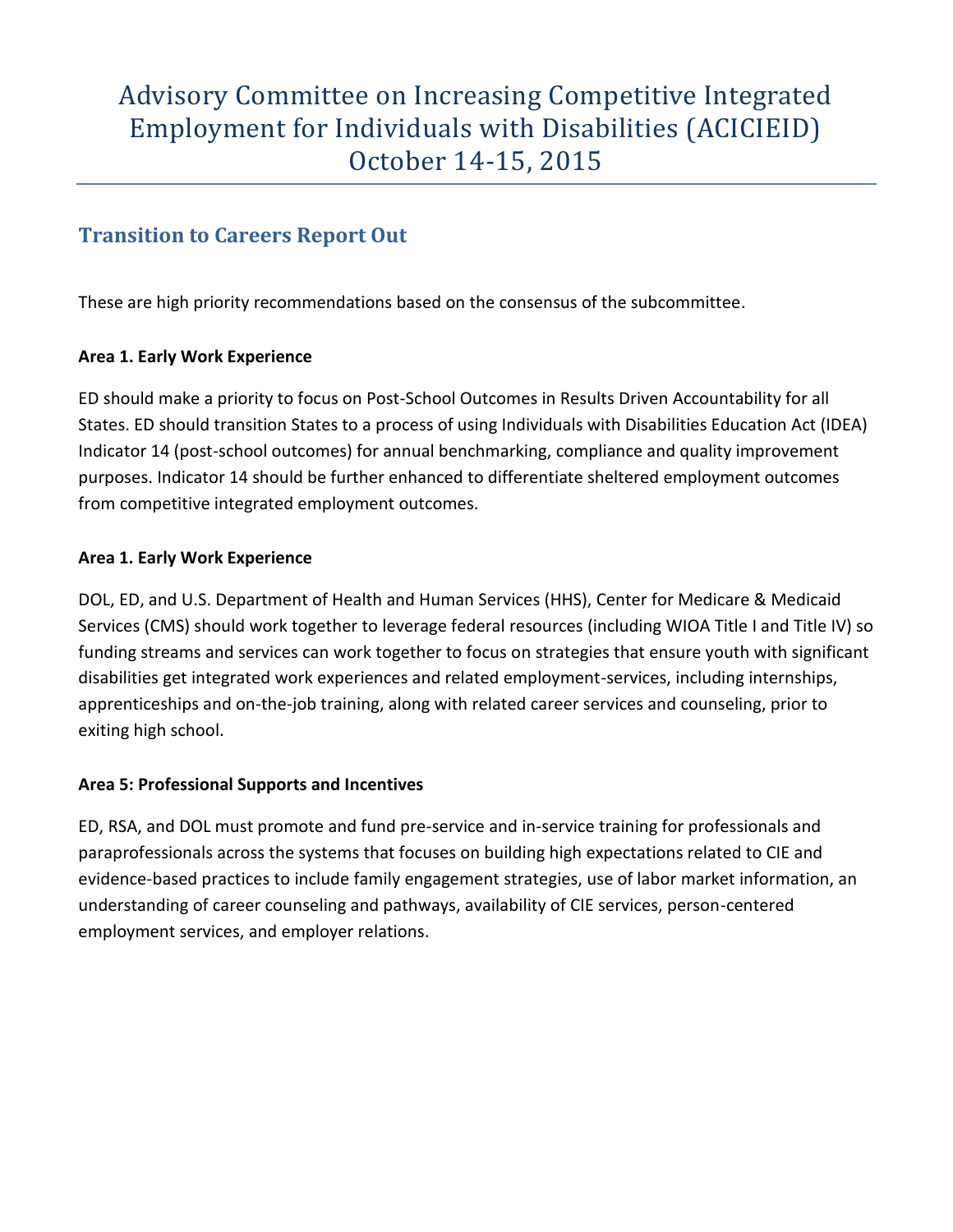## **Building State and Local Capacity Report Out**

Overarching theme to the Subcommittee's recommendations: Building systemic capacity for competitive integrated employment (CIE) and facilitating well planned transition from center-based services.

Logic to the recommendations in addressing capacity building: 1. research and development activities will be necessary to build program capacity for CIE, 2. the system of paying for employment services must be changed, and 3. clear data collection, data management, and data sharing will be critical to measuring the incidence and quality of CIE service and outcomes.

#### **Recommendation 1**

CMS and VR, and the designated I/DD and VR agencies in each state, should: encourage the development of state/local standards or adopt national standards of professional competence in providing CIE services; support professional development that includes the development of organizational leaders, program managers, and professional employment staff who focus on CIE; promote and fund innovative projects that result in new CIE programs within existing organizations as well as new organizations that provide only CIE services; and facilitate program transition away from sheltered employment and into CIE.

#### **Recommendation 2**

Congress should direct CMS to expand the use of the HCBS Waiver program funds, now used for facilitybased services, for CIE services by changing the state match rate to be the same as that for the state VR program, thus providing an incentive for states to prioritize CIE outcomes.

### **Recommendation 3**

Federal agencies that have programs related to providing employment services to individuals with significant disabilities, including CMS and the six core programs covered under WIOA (including VR), should identify common data collection points across federal agencies using a clear definition for CIE as well as establish systems to share data across programs and publically report employment outcomes.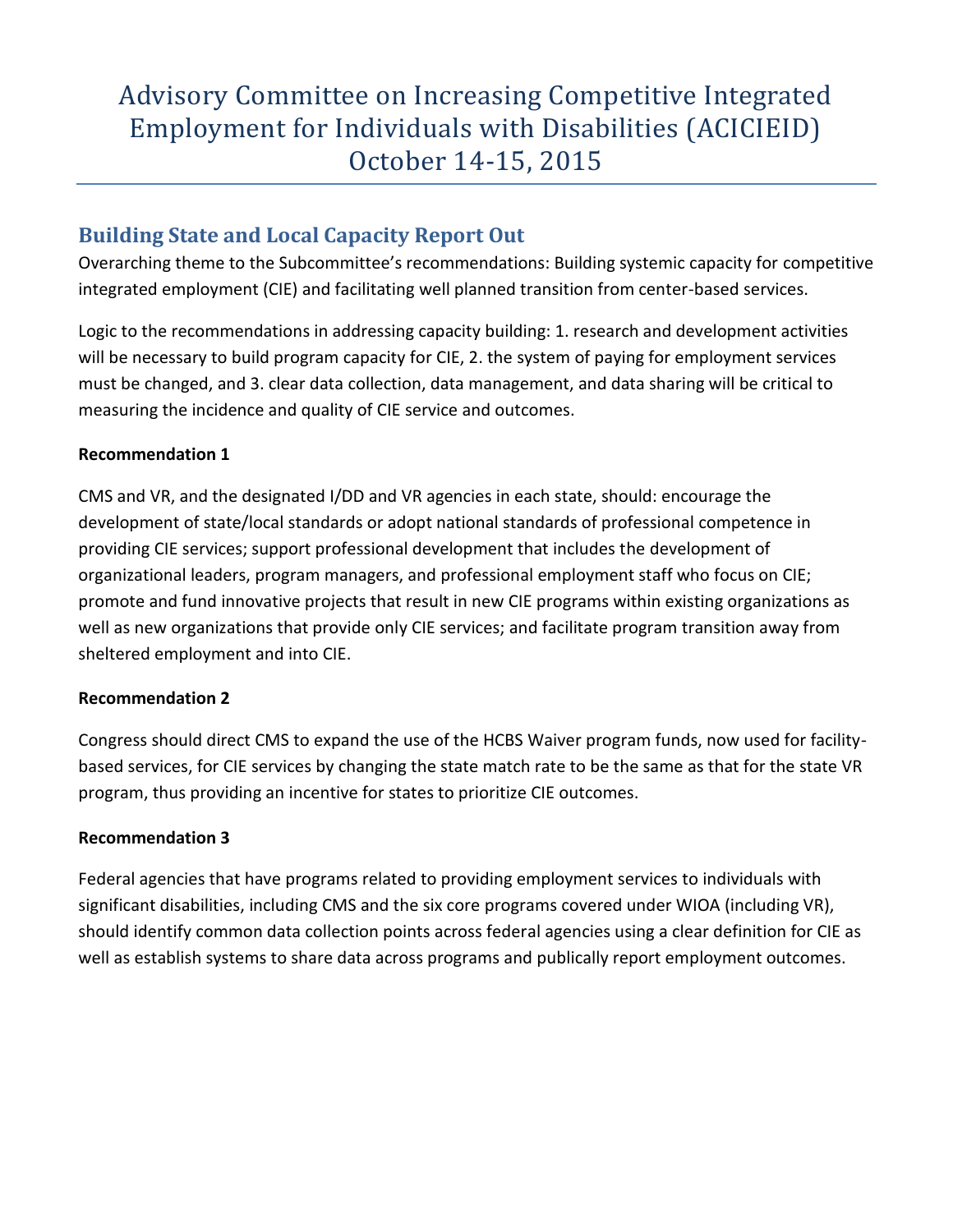## **Marketplace Dynamics Report Out**

These are the Priority Topics for the Marketplace Dynamics Subcommittee for the Final Report.

- OFFCP
- Tax Incentives
- American Job Centers (AJCs) and Workforce Developmental Boards (WDBs)
- High Growth Industry Healthcare
- Training & Pipeline Issues
- Transportation

Marketplace Subcommittee's high priority recommendations are listed below:

**Changing the Narrative/Building a Sustainable Culture of Inclusion via Building Better Business Partnerships**

- 1. Congress shall appropriate funds for the U.S. Department of Labor (DOL) in collaboration with the U.S. Department of Education (ED) and the U.S. Department of Health and Human Services (HHS) and business organizations to conduct a National Educational Campaign (the Campaign) to educate the public, the public workforce system, and businesses on the types of jobs individuals with I/DD or other significant disabilities hold in integrated competitive employment settings.
	- a. One of the Campaign's top priorities must be to include a business-to-business component where successful businesses share their "workforce diversity" models with other businesses that have not begun to hire individuals with I/DD and other significant disabilities. Businessto-business communications need to focus beyond policy to demystify the hiring process and take the fear out of hiring people with disabilities.
	- b. The educational campaign must assist AJCs, WDBs, VR agencies, and service providers on how to communicate with businesses in order to provide quality services and address the needs of individual businesses of all sizes. The educational campaign should include information on the services provided by each agency within the public workforce systems in order to enhance cross-agency communication and reduce service duplication.
	- c. The Campaign should focus on the development and dissemination of marketing materials that highlight the competitive advantage that stems from building a more inclusive workforce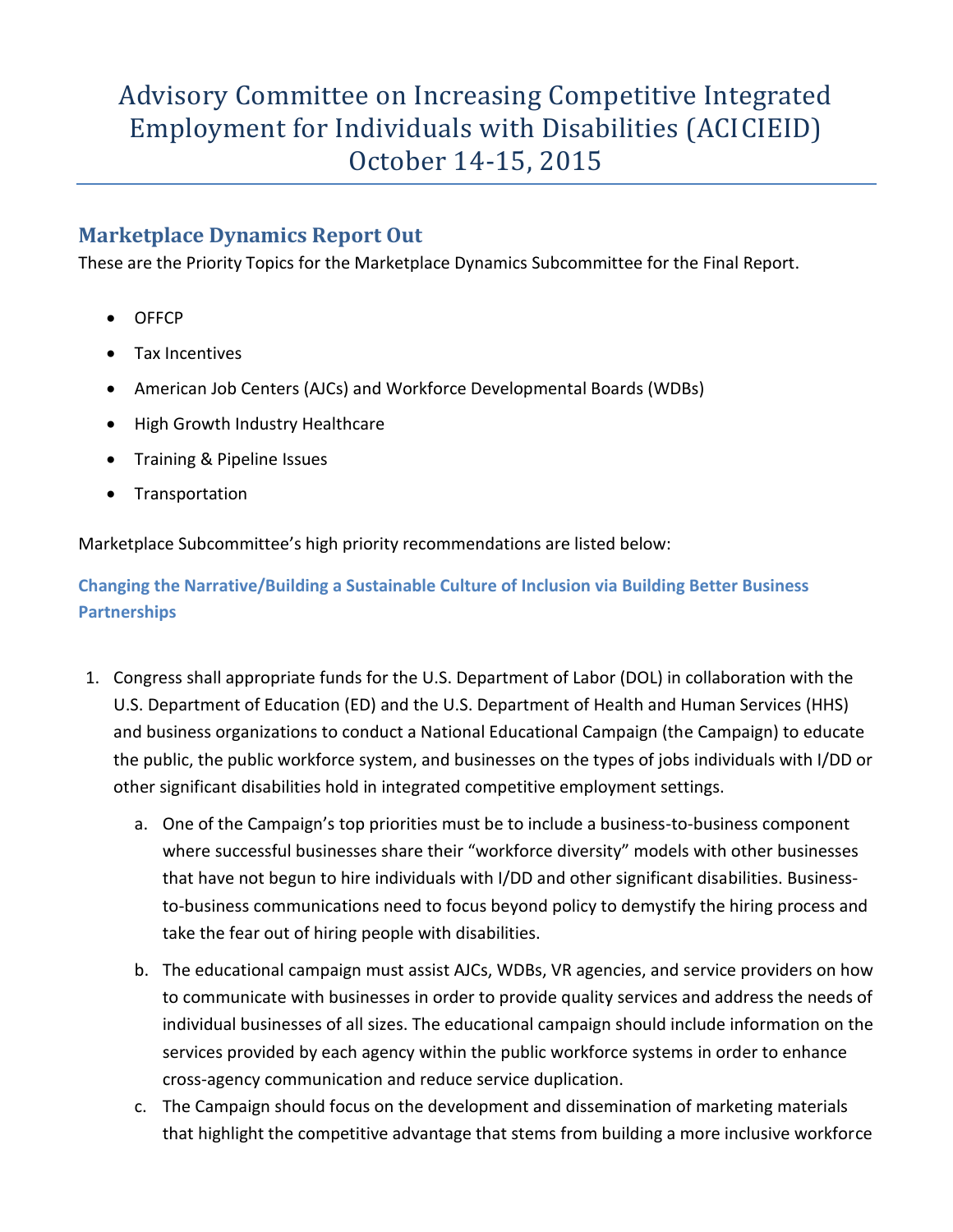and showcases examples of businesses that have successfully integrated individuals with I/DD or other significant disabilities into their company culture. In particular, marketing materials should represent and target businesses of all sizes and include both written communication as well as short, promotional videos that may include videos or news releases that have already been developed.

d. The Campaign should target Chambers of Commerce, human resource organizations, various industry trade organizations, healthcare institutions and healthcare industries, hospitality, retail, and other high-growth industries to dispel the negative myths and stereotypes directed to people with significant disabilities and to emphasize their abilities to perform within the integrated competitive workforce. The Campaign should include funding for the development of new business-based resources and materials, including Public Service Announcements, as well as the dissemination of existing resources.

#### **Addressing Training and Pipeline Issues**

- 2. The Employment and Training Administration (ETA) should create an educational module available to AJC and WDB staff and board members on "Disability Awareness" that highlights the communication skills and techniques necessary to most effectively work with people with significant disabilities. The educational module should be provided in one online centralized location.
	- a. Guidance should be provided to state level AJC staff and WDBs on developing partnerships with other key stakeholders.
	- b. Congress should authorize DOL, ED, and HHS to coordinate and establish national training requirements for all Disability Service Professionals (DSPs), including employment specialists, job coaches, job developers, and service provider organizations, to ensure that DSPs develop the knowledge and skills required to support all individuals with significant disabilities to achieve competitive integrated employment.
	- c. The Commissioners of the Rehabilitation Services Administration (RSA) and HHS should provide guidance to states outlining these national training requirements for DSPs. At a minimum training requirements must cover topics related to the provision of high-quality employment services for individuals with significant disabilities, including: identifying potential employees' skills and strengths, facilitating connections with potential employers, preparing potential employees for interviews, assisting employers to identify possible highquality job matches, and providing the necessary training and coaching once jobs are secured in a career that the employee wants to pursue.
	- d. Training requirements must also include specific business-related information including a general overview of different markets and industries as well as recommendations and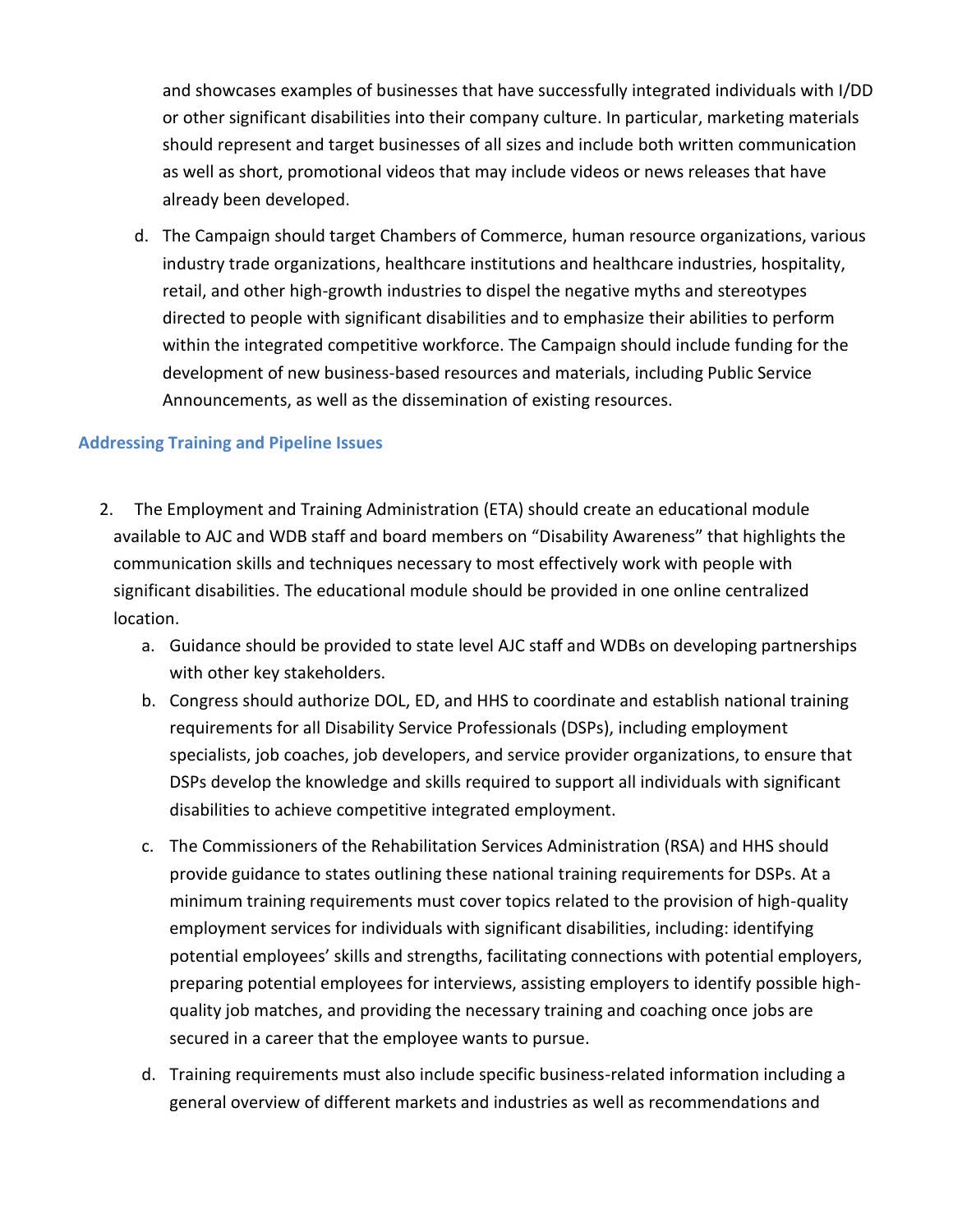guidance from businesses that have successfully included individuals with I/DD or other significant disabilities into their workforce.

#### **Transportation**

- 3. Congress should appropriate funding for the following so that the Secretary of the U.S. Department of Transportation (DOT) and allied state programs ensure that public transportation systems planning in both urban and rural areas of the United States are developed and implemented to meet the needs of individuals with significant disabilities.
	- a. Provision of resources for travel training, safety mandate requirements, and training to transportation vendors on appropriate communication, treatment and respect to individuals with significant disabilities. Businesses that offer their own transportation services or supports must ensure that their transportation vendors are included in all training and educational information opportunities.
	- b. Ensure that the DOT enforces that public transit systems of all types meet the ADA accessibility requirements while ensuring the accessibility needs of rural transportation systems is addressed and resolved.
	- c. Ensure that DOT develops para-transit systems and other transit system options throughout rural America. Incentivize building accessible all-rider public transportation systems to minimize rider expenses.
	- d. DOT should develop plans and implement those plans to ensure that cross-jurisdictional transportation in larger geographic areas in rural America across the United States so that transportation for people with I/DD and other significant disabilities is seamless and uninterrupted.
	- e. DOT and allied state programs should prioritize access to public transportation for people with significant disabilities that apply for or hold jobs in integrated competitive workplaces. Additionally, paratransit transportation providers should guarantee drop-off times within fifteen minutes of employment start times unless there are extenuating circumstances such as severe weather conditions or accidents.

\*\*\* Note: The Marketplace Subcommittee supports moving forward with the AbilityOne Recommendation # 1 and FLSA Recommendation #1.